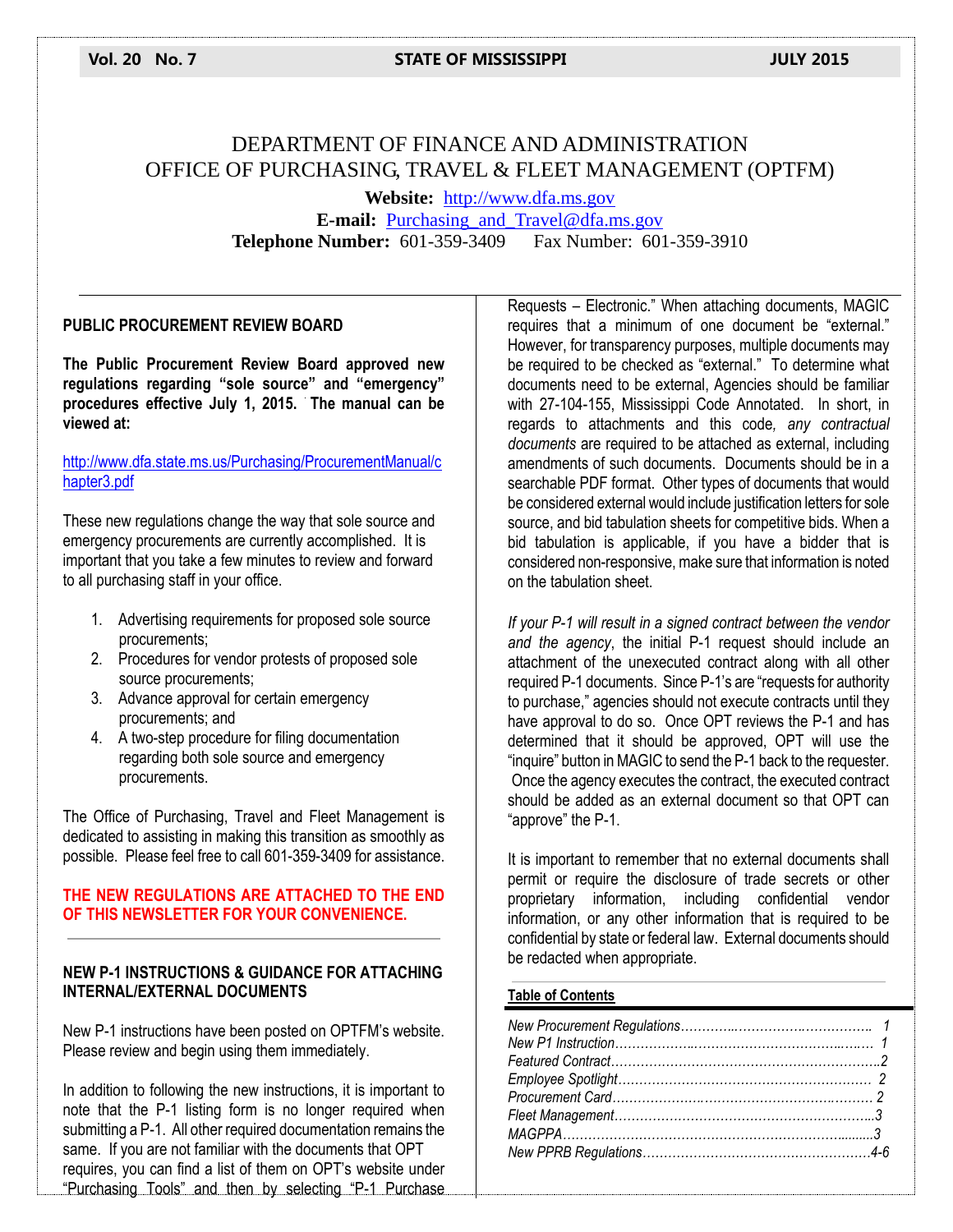#### **PURCHASING NOTES – JULY 2015**



There are new mailing equipment contracts that have been posted on the Office of Purchasing, Travel, and Fleet Management's, (OPTFM) website.

These are negotiated state contracts. (*Negotiated means: that agencies can negotiate the best price from the listed contract vendors.)* State agencies may purchase from any of the listed contract vendors or state agencies may purchase the item(s) from other than the contract vendor provided they follow the applicable procedures set forth in section 31-71-13 (a), (b), or (c) and the price shall not exceed the negotiated contract price.

These contracts features includes various mailing machines, folding machines, folding, inserting and sealing machines, inserting machines, label dispensing machines and accessories, letter extraction and insertion machines, letter openers, postage meters, and mailing equipment rental. The dates of these contracts are July 1, 2015 – June 30, 2016. Also, agencies must use the Rental Agreement (located on OPTFM's website) when renting a mailing equipment. The terms of the Rental Agreement cannot be amended/changed without approval from OPTFM.

There are currently three, (3) vendors who have contracts and provide an array of products and supplies suited to meet your needs. These contracts may be viewed on OPTFM's website at the below link and in MAGIC.

[http://www.dfa.state.ms.us/Purchasing/StateContracts/Mailin](http://www.dfa.state.ms.us/Purchasing/StateContracts/MailingMachineList603.html) [gMachineList603.html](http://www.dfa.state.ms.us/Purchasing/StateContracts/MailingMachineList603.html)

If you have questions regarding the Mailing Equipment Contracts, you may contact the Office of Purchasing and Travel at (601) 359-3409.

Spend: \$876,368.98 Contract Analyst: Regina Irvin, [Regina.Irvin@dfa.ms.gov](mailto:Regina.Irvin@dfa.ms.gov)



## *EMPLOYEE'S SPOTLIGHT*



The Office of Purchasing, Travel and Fleet Management welcomes Kathy Kehle as Administrative Assistant. Kat joined the team on June 15, 2015 and was previously with OPTFM. She returns to us from DFA's Office of Insurance. Her hobbies include spending time with family and friends, (especially 2 year old grandson Declan), painting and crafts.

The Office of Purchasing, Travel and Fleet Management congratulates Yolanda Thurman on her promotion to Special Projects Officer. Yolanda assumes the responsibilities from recent retiree Brenda Carpenter. We know Yolanda will be a great asset in this area and expedite those contracts into **MAGIC!!** 

OPTFM would like to extend congratulations to Ramona Jones, Office of Fleet Management and Ashley Harrell, Office of Purchase and Travel for their completion of the MSPB Administrative Services Certification Program. Way to go ladies!!

#### **PROCUREMENT CARD**

The State Procurement Card program was developed for state agencies and governing authorities to conveniently purchase items necessary for their office functions for \$5,000.00 or less. When using the State Procurement Card to purchase items from *vendors within the state* – whether the vendor be a state contract approved vendor or just a local vendor supplying goods and/or services, please notify that vendor that all purchases must be tax and surcharge exempt. Some vendors apply a surcharge to the total purchase amount for using a credit card. According to MS Code 31-7-9 (d): In a sale of goods or services, the seller shall not impose a surcharge on a buyer who uses a state-issued credit card, procurement card, travel card, or fuel card. When a state procurement card is used and a vendor imposes a surcharge, please ask for a full refund from the vendor as a credit back to the card and a receipt of the issued credit. After the credit has been received, type a memo and place it in the file along with the original receipt of purchase and the credit receipt for reference.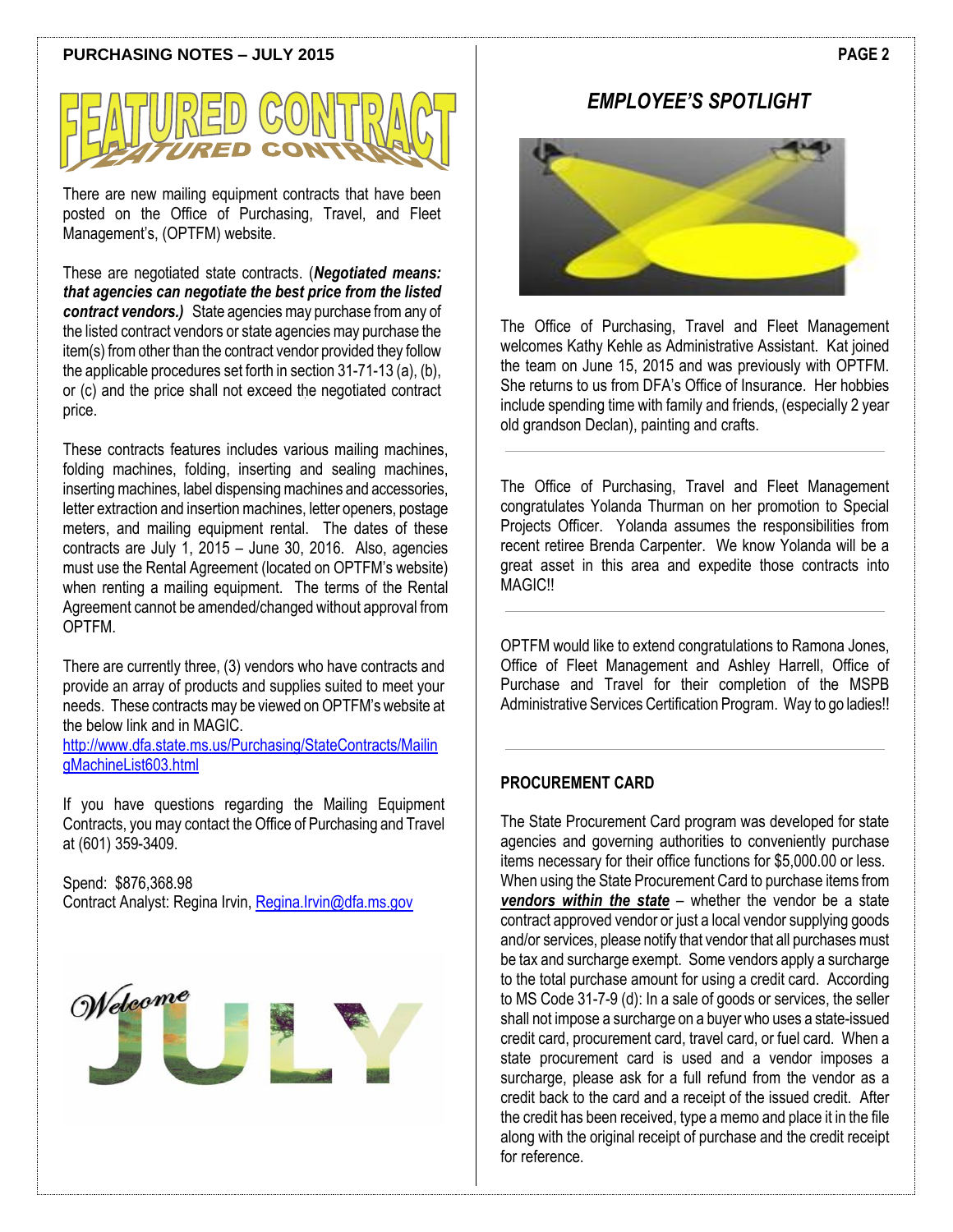#### **PURCHASING NOTES - JULY 2015**

For more information on procurement card rules and regulations, please feel free to contact Symone Bounds, Procurement Card Administrator, at [Symone.Bounds@dfa.ms.gov](mailto:Symone.Bounds@dfa.ms.gov) or 601-359-9373 or Ross Campbell, Director of Marketing and Audit, at [Ross.Campbell@dfa.ms.gov](mailto:Ross.Campbell@dfa.ms.gov) or 601-359-2004.

#### **FLEET MANAGEMENT**



The State of Mississippi is happy to announce the *NASPO ValuePoint RFP for Fire Trucks and Fire Apparatus with Related Accessories and Supplies* has been released. The Bureau of Fleet Management acted as the Lead State Contract Administrator for this solicitation. A copy of the RFP can be found at the following link:

[https://www.ms.gov/dfa/contract\\_bid\\_search/bid\\_search.aspx#](https://www.ms.gov/dfa/contract_bid_search/bid_search.aspx#SearchResults) **[SearchResults](https://www.ms.gov/dfa/contract_bid_search/bid_search.aspx#SearchResults)** 

A Pre-Bid Vendor meeting for the Fire Trucks and Fire Apparatus RFP will be held on July 7, 2015 at 8:30 a.m. in Room 145 of the Woolfolk State Office Building.



BFM is also preparing to release the 2015-2016 Vehicles and Police Vehicles competitive bid. *A vendor meeting for this contract will be held on July 8, 2015 at 1:30 pm in Room 117 of the Woolfolk State Office Building.*

If there are any vehicles that you would like to see added to the contract, any issues with vendors, or other topics that you would like to have us discuss, please feel free to contact Billy Beard at [billy.beard@dfa.ms.gov](mailto:billy.beard@dfa.ms.gov) or Wayne Cranford at [wayne.cranford@dfa.ms.gov](mailto:wayne.cranford@dfa.ms.gov)

#### **Moratorium**

The Bureau of Fleet Management wants to thank all agencies that met the 2% fleet reduction and complied with the moratorium of Senate Bill 2503. It was a challenge but with your cooperation we made it through.

#### **Upcoming Vehicle Meetings**

We will be meeting with our dealers regarding the Vehicle and Police Vehicle contracts in July. If you have any suggestions or ideas on how we can improve these contracts, please contact Billy Beard at 601-359-5171 or email a[t billy.beard@dfa.ms.gov.](mailto:billy.beard@dfa.ms.gov)

#### **Compare Fuelman Statements with OPIS**

Fleetcor (Fuelman) is the Fuel Access Card Services for the State of Mississippi. All fuel prices are based on the weekly average rack OPIS pricing. OPTFM posts the weekly pricing (FuelCard Pricing) on our website. Please review these prices to compare with your weekly Fuelman bill.

#### **Issuing of New Fuelman Cards**

Also a reminder that a new co-branded Chevron/Texaco/Fuelman card will be issued as the old cards expire. The new cards will have the State of Mississippi name and the State Seal. This card as well as the current design card will be universally accepted at all FUELMAN NETWORK locations and all CHEVRON and TEXACO locations.



An additional savings of \$0.02 per gallon will be offered if the fuel is purchased at a Chevron or Texaco location. This rebate will be earned at the transaction level on all gallons purchased at Chevron or Texaco locations.

This is a tremendous opportunity for the State and each agency and other entities to earn some extra savings.

#### **New APP for Finding Fuelman Locations**

Have you ever been working in the field and realize that you are running low on fuel? Do not know where the closest Fuelman location is? Well, there is an app for that. Check out our website at ttp://www.dfa.state.ms.us/Purchasing/Home.html and click on the *Fuelman Mobile Site Locator* link, download the app to your iphone, and quickly find the nearest location.

#### **MAGPPA**

The Third Quarter MAGPPA meeting is scheduled for August 12, 2015 at Hinds Community College, Raymond campus. At this meeting we will elect officers for 2016. If you would like to be considered for an office or would like to nominate someone, please send an email t[o billy.beard@dfa.ms.gov.](mailto:billy.beard@dfa.ms.gov)

The MAGPPA Annual Conference and Vendor show will be held October 18-21, 2015 in Biloxi, MS. The Beau Rivage will

again serve as the host<br>vendor show will be at the **hotel will will be at the set of the set of the set of the set of the set of the set of the set of the set of the set of the set of the set of the set of the set of the s** vendor show will be at the **HUIN SHIPLE GUIF Coast**<br>Coliseum and Convention Coliseum and Convention theme this year is "Putting  $\sim$   $\sim$  on the Glitz, The Roaring 20's." Check the MAGPPA website for information on  $\mathbb{Z}$   $\mathbb{R}$  registration. The website address is [www.MAGPPA.org.](http://www.magppa.org/)

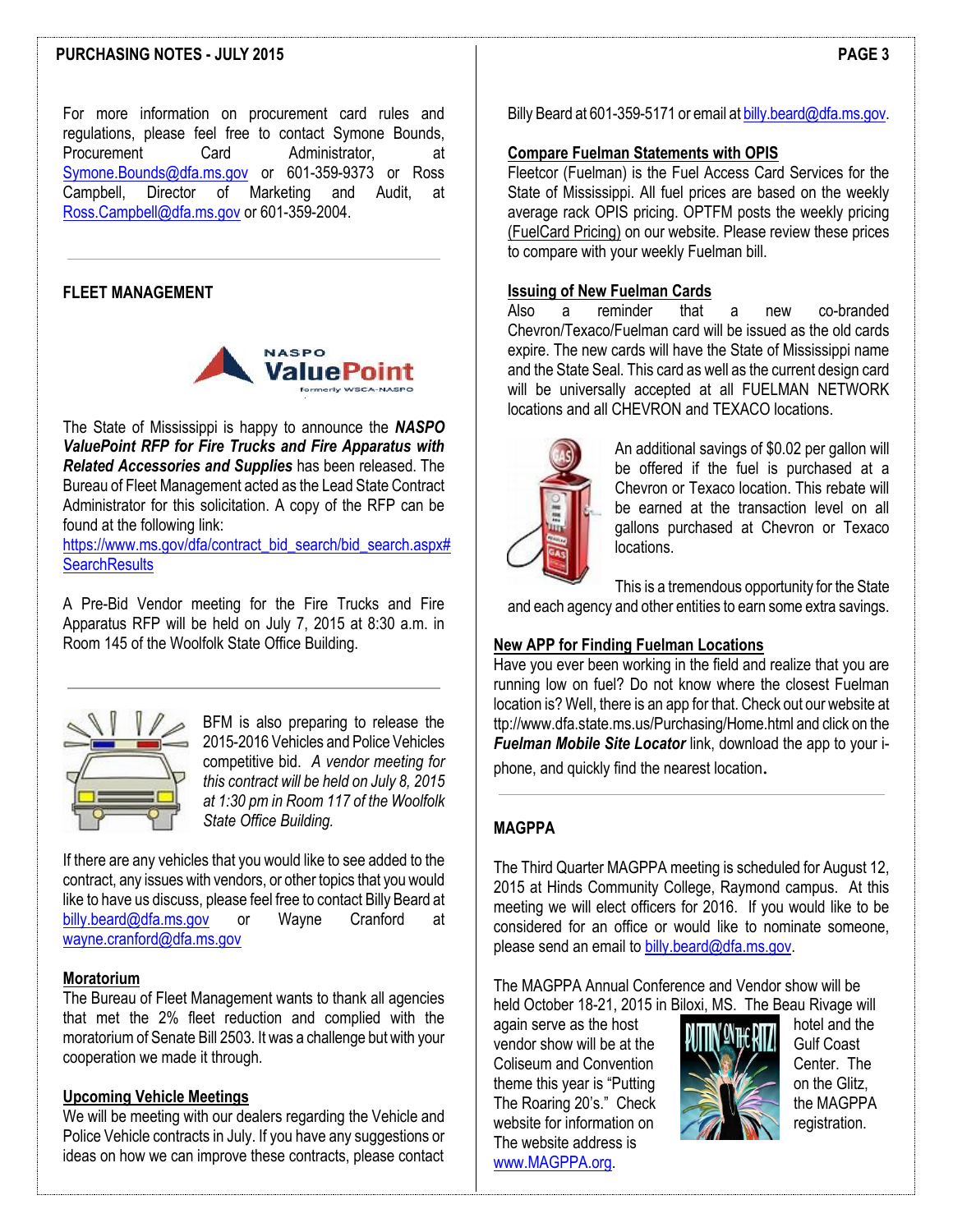#### **PURCHASING NOTES**

#### **NEW PROCUREMENT REGULATIONS EFFECTIVE IMMEDIATELY**

The following sections of the Procurement Manual have been revised and are effective immediately. Please make sure and review all new regulations.

#### **2.102.04 Public Procurement Review Board (PPRB) Approval**

Any request for any purchase authority (to include multiple purchases or a "not to exceed" amount), award, or awards (when such awards are the result of one competitive procurement) which exceeds \$500,000 of commodities, goods, merchandise, furniture, equipment, automotive equipment of every kind, and other personal property purchased by the agencies of the state, but not commodities purchased for resale or raw materials converted into products for resale as provided b[y Section 31-7-1\(e\), Mississippi Code of 1972, Annotated;](http://www.lexisnexis.com/hottopics/mscode/)

### **3.101.03 Exemptions Requiring Approval**

Unless otherwise ordered by regulation of the Public Procurement Review Board (PPRB), the following listed items are exempt from the competitive bid process provided they follow 3.109.02; however, these purchases do require [P-1](http://www.dfa.state.ms.us/Purchasing/Forms/P1Webprocure.pdf) approval of the [Office of Purchasing, Travel and Fleet](http://www.dfa.state.ms.us/Purchasing/Home.html)  [Management.](http://www.dfa.state.ms.us/Purchasing/Home.html)

- (1) Non-competitive items that are available from only one source;
- (2) Items purchased for research that are available from only one source

#### **3.109.02 Conditions for Use of Sole-Source / Research Procurement(s)**

Sole-source procurement (including any item purchased for research that is available from only one source) is not permissible unless a requirement is available from only a single supplier. A requirement for a particular proprietary item does not justify sole-source procurement if there is more than one potential bidder or offerer for that item. The following are examples of circumstances which could necessitate sole-source procurement:

- (1) Where the compatibility of equipment, accessories, or replacement parts is the paramount consideration (and manufacturer is sole supplier).
- (2) Where a sole supplier's item is needed for trial use or testing.
- (3) Where a sole supplier's item is to be required when no other item will serve the need of the user entity.

Any agency seeking sole source procurement authority for commodities shall advertise in the same manner provided in Section 31-7-13(c), Mississippi Code of 1972, Annotated. Such advertisement shall direct vendors to the procurement portal website established by Sections 25-53-151 and 27-104-165, where the agency shall publish for a minimum of fourteen (14) days the terms of the proposed sole source procurement. The portal publication shall include, but is not limited to, the following information:

- 1. A description of the commodity that the agency is seeking to procure;
- 2. An explanation of why the commodity is the only one that can meet the needs of the agency;
- 3. An explanation of why the source is the only person or entity that can provide the required commodity;
- 4. An explanation of why the amount to be expended for the commodity is reasonable;
- 5. The efforts that the agency went through to obtain the best possible price for the commodity; and
- 6. Procedures for any person or entity that objects and proposes that the commodity published on the procurement portal is not sole source and can be provided by another person or entity. These procedures shall direct the objecting person or entity to notify the agency that published the proposed sole source procurement request with a detailed explanation of why the commodity is not a sole source procurement. If such an objection has been raised, the agency shall follow the following steps:
	- a. If the agency determines after review that the commodity in the proposed sole source request can be provided by another person or entity, then the agency must withdraw the sole source request publication from the procurement portal website and submit the procurement of the commodity to an advertised competitive bid or selection process.
	- b. If the agency determines after review that there is only one (1) source for the required commodity, then the agency may appeal to the Public Procurement Review Board. The agency has the burden of proving that the commodity is only provided by one (1) source.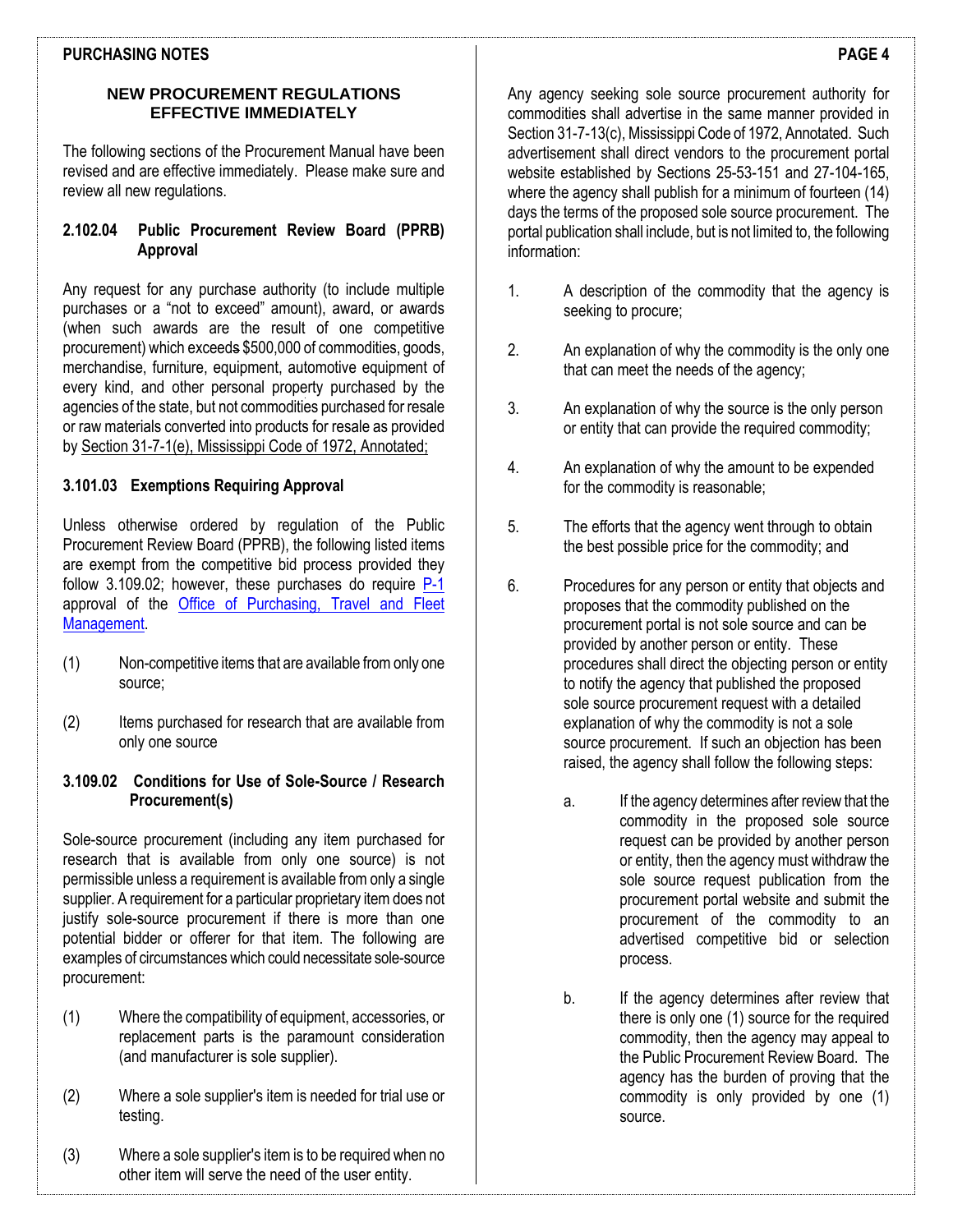#### **PURCHASING NOTES**

Once the procedures listed above have been followed, and an item has been certified as a single source item, the item may be purchased without complying with provisions for competitive bidding. Authority must be granted by th[e Office of Purchasing,](http://www.dfa.state.ms.us/Purchasing/Home.html)  [Travel and Fleet Management](http://www.dfa.state.ms.us/Purchasing/Home.html) prior to acquisition of the item by using the electronic P-1 process. A letter must be accompanied as an attachment to the P1 request outlining the results of the procedures that have been detailed above.

Following the approved purchase, per 31-7-13 (m) (viii) the executive head of the state agency, or his designees, shall file with the Department of Finance and Administration, documentation of the purchase, including a description of the commodity purchased, the purchase price thereof and the source from whom it was purchased when submitting the applicable payment request as more particularly prescribed in the DFA MAAPP Manual. In the case of Institutions of Higher Learning, this can be done by adding an attachment to the university's previously approved P1 request.

#### **3.109.03 Negotiation in Sole-Source Procurement**

Once an item has been certified as sole source, the head of the purchasing agency or his/her designee shall conduct negotiations, as appropriate, as to price, delivery, and terms.

#### **3.110 Emergency Procurements**

Notwithstanding any other provisions of this regulation, the Chief Procurement Officer, the head of a purchasing agency, or a designee of either officer may make or authorize others to make emergency procurements under emergency conditions as defined in [Section 31-7-1\(f\), Mississippi Code of 1972,](http://www.lexisnexis.com/hottopics/mscode/)  [Annotated;](http://www.lexisnexis.com/hottopics/mscode/) provided, that such emergency procurements shall be made with such competition as is practicable under the circumstances. A written determination of the basis for the emergency and for the selection of the particular contractor shall be included in the contract file. Such purchases shall be made in compliance wit[h Section 31-7-13\(j\), Mississippi Code of](http://www.lexisnexis.com/hottopics/mscode/)  [1972, Annotated.](http://www.lexisnexis.com/hottopics/mscode/) Agencies shall notify or seek approval from, where required, the Office of Purchasing, Travel and Fleet [Management](http://www.dfa.state.ms.us/Purchasing/Home.html) by using the electronic P-1 process.

(1) Emergencies threatening health and safety or property

If such emergency threatens the health or safety of any person, or the preservation or protection of property, then the provisions of competitive bidding shall not apply and any officer or agent of the agency having general or specific authority for making

the purchase or repair contract shall approve the bill presented for payment and provide justification and certification in writing detailing from whom the purchase was made or with whom the repair contract was made to the Office of Purchasing, Travel and Fleet Management using the electronic P-1 process.

> The justification should be written in sufficient detail so that a person not familiar with the situation could be expected to understand the need to forego the normal purchasing procedure. As per [Section 31-7-13\(j\),](http://www.lexisnexis.com/hottopics/mscode/)  [Mississippi Code of 1972, Annotated,](http://www.lexisnexis.com/hottopics/mscode/) the certification for an emergency purchase must be submitted on letterhead and signed by the executive head or his/her designee(s) of the requesting agency. Agencies shall address the following when preparing the justification:

- (a) Does it fall under the definition of an emergency set forth in **Sections 31-7-1(f)**, [Mississippi Code of 1972, Annotated?](http://www.lexisnexis.com/hottopics/mscode/)
- (b) What happened to cause the emergency?
- (c) What would be the negative consequences of following normal purchasing procedures?
- (d) Does it threaten the health or safety of any person, or the preservation or protection of property?
- (e) The total purchases made shall only be for the purpose of meeting the needs created by the emergency situation.

Following the emergency purchase, documentation of the purchase, including a description of the commodity purchased, the purchase price thereof and the nature of the emergency shall be filed with the Department of Finance and Administration when submitting the applicable payment request as more particularly prescribed in the DFA MAAPP Manual. In the case of Institutions of Higher Learning, this can be done by adding an attachment to the university's P1 request.

(2) Emergencies Requiring Approval Prior to Purchase

If the governing board or the executive head, or his designees, of any agency of the state shall determine that an emergency exists in regard to the purchase of any commodities or repair contracts, so that the delay incident to giving opportunity for competitive bidding would be detrimental to the interests of the state, then the head of such agency, or his designees, shall seek approval of the Office of Purchasing, Travel and Fleet Management using the electronic P-1 process.